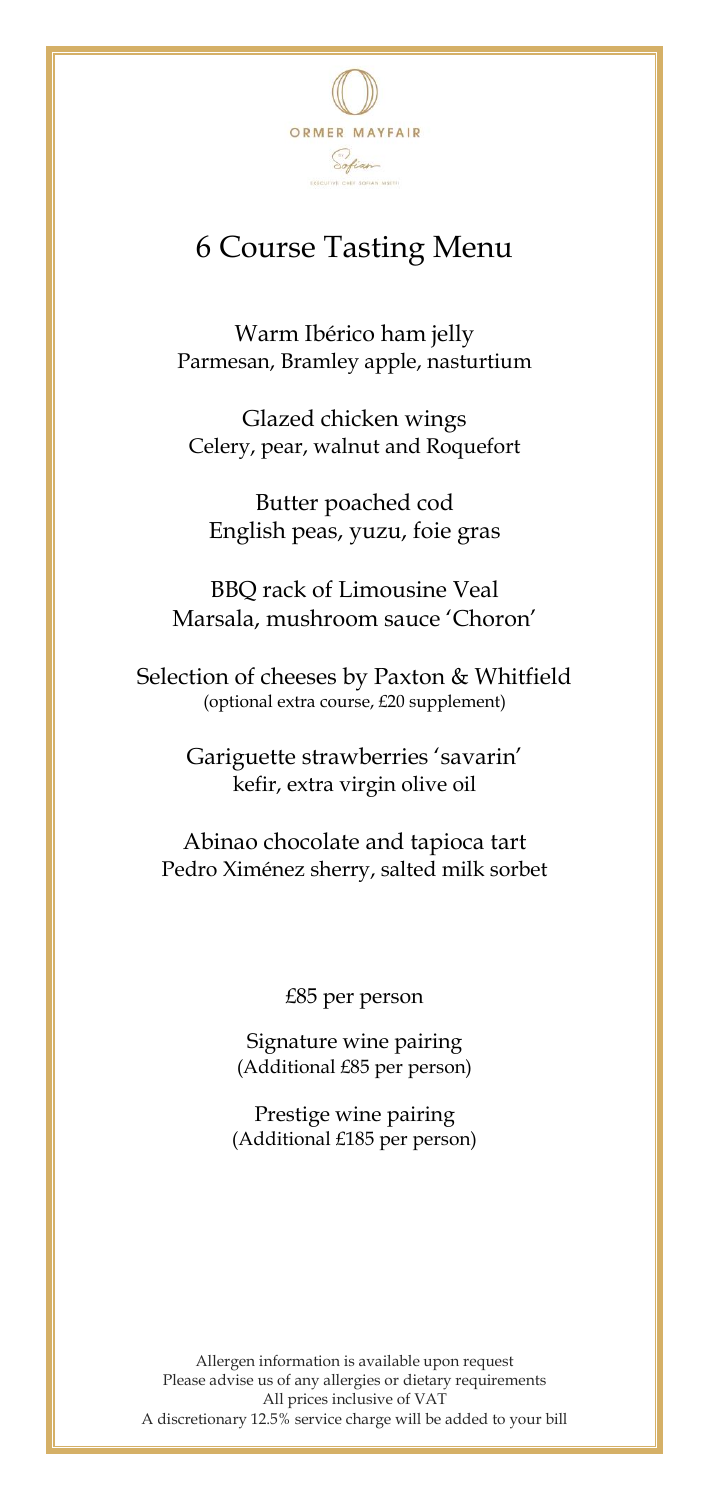

## 8 Course Tasting Menu

Warm Ibérico ham jelly Parmesan, Bramley apple, nasturtium

> Cured Cornish mackerel sesame, kombu, spiced nage

Glazed chicken wings Celery, pear, walnut and Roquefort

Native lobster Italian tomato, pine nut, basil

Butter poached cod English peas, yuzu, foie gras

BBQ rack of Limousine Veal Marsala, mushroom sauce 'Choron'

Selection of cheeses by Paxton & Whitfield (optional extra course, £20 supplement)

> Gariguette strawberries 'savarin' kefir, extra virgin olive oil

Abinao chocolate and tapioca tart Pedro Ximénez sherry, salted milk sorbet

£100 per person

Signature wine pairing (Additional £100 per person)

Prestige wine pairing (Additional £215 per person)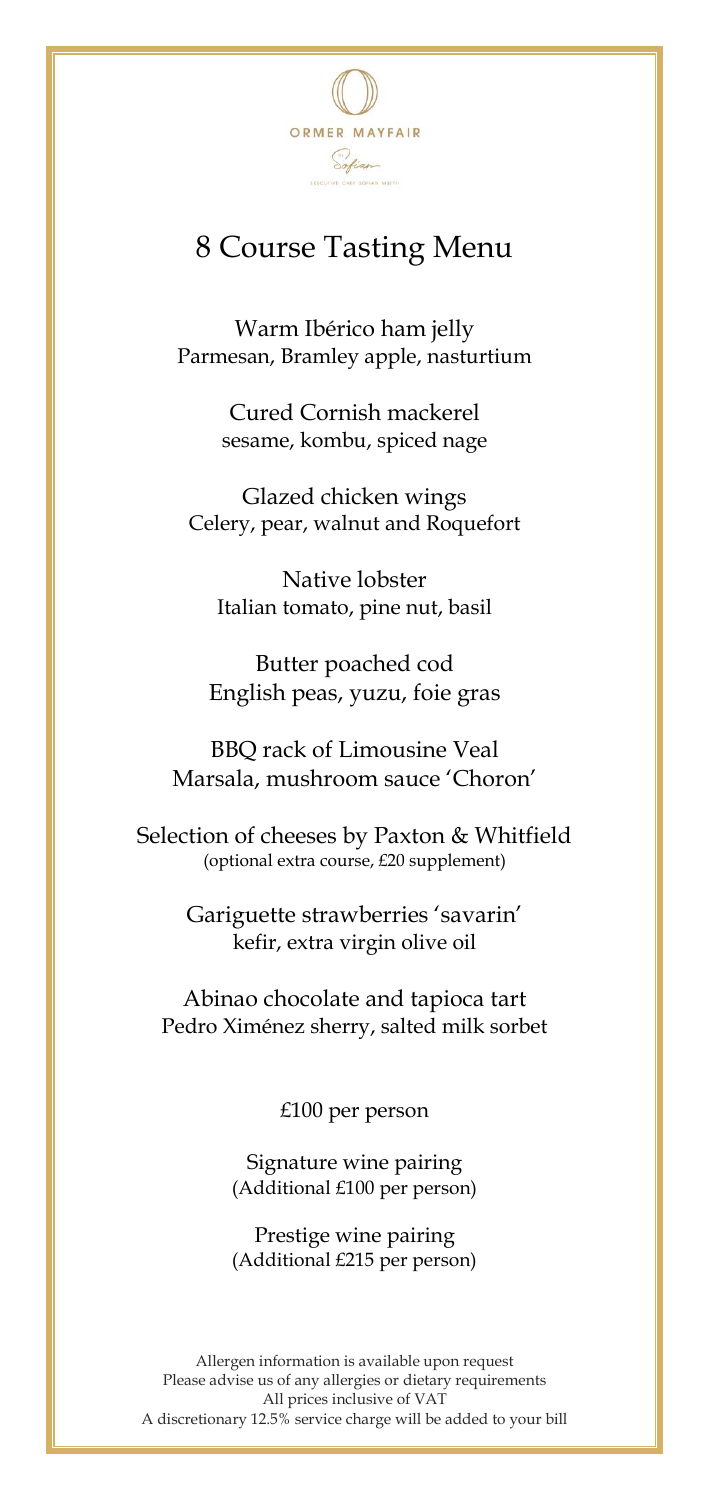

## 6 Course Vegetarian Tasting Menu

Jerusalem artichoke velouté hazelnut, grape, pickled trompettes

Soy pickled turnip sesame, kombu, spiced nage

Raviolo of tomato pine nut and brown butter

White asparagus morels, garlic scapes, Marsala

Selection of cheeses by Paxton & Whitfield (optional extra course, £20 supplement)

> Gariguette strawberries 'savarin' kefir, extra virgin olive oil

Abinao chocolate and tapioca tart Pedro Ximénez Sherry, salted milk sorbet

£85 per person

Signature wine pairing (Additional £85 per person)

Prestige wine pairing (Additional £185 per person)